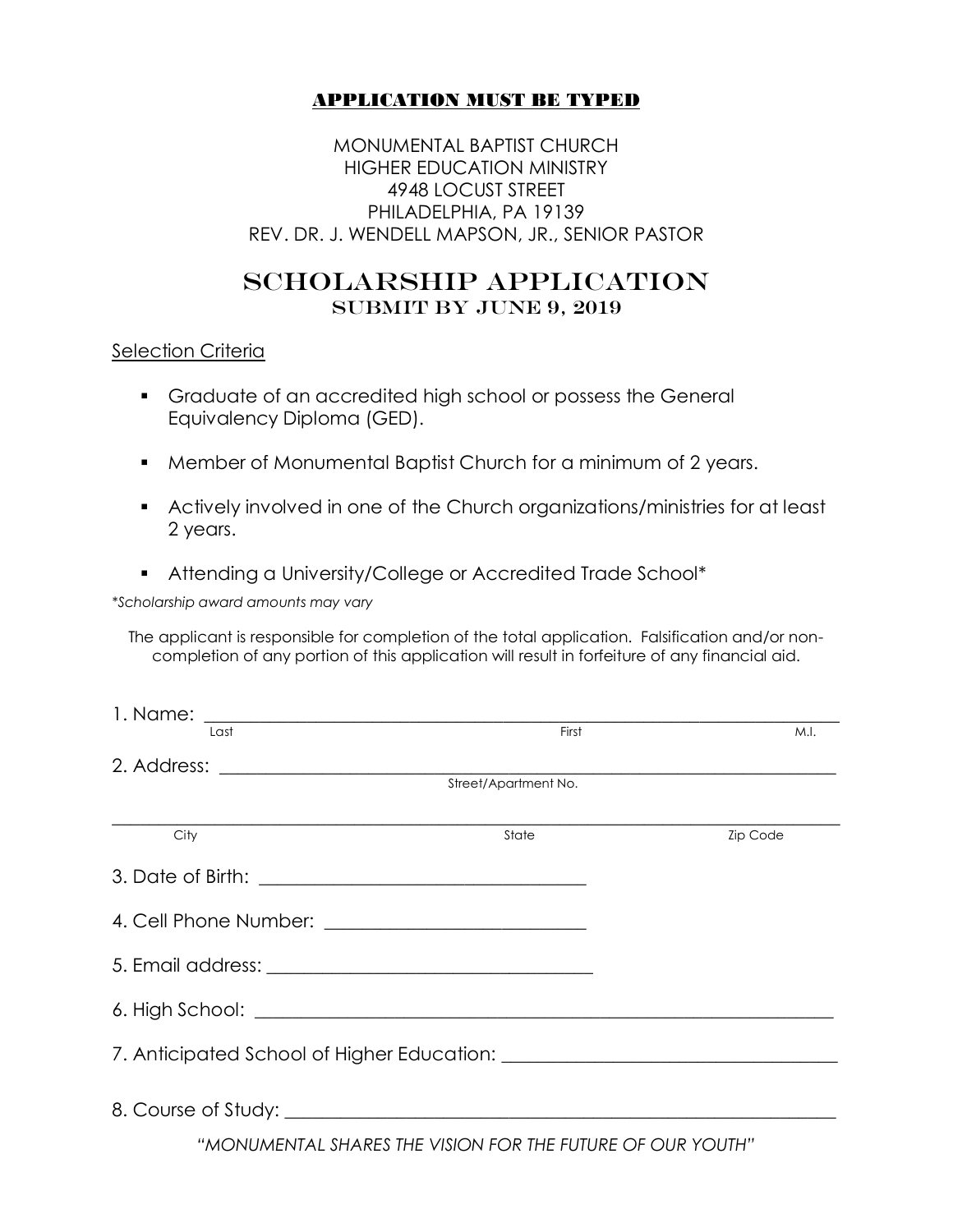### PERSONAL STATEMENT OF COMMITMENT

|                                            | Date Joined Monumental Baptist Church: _____ |            |
|--------------------------------------------|----------------------------------------------|------------|
| List Church Activities:                    |                                              | Month/Year |
|                                            |                                              |            |
|                                            |                                              |            |
|                                            |                                              |            |
| Community Service:                         |                                              |            |
|                                            |                                              |            |
|                                            |                                              |            |
|                                            |                                              |            |
| <b>Volunteer Activities:</b>               |                                              |            |
|                                            |                                              |            |
|                                            |                                              |            |
|                                            |                                              |            |
| Special Interests and Hobbies:             |                                              |            |
|                                            |                                              |            |
|                                            |                                              |            |
| <b>Extra-Curricular School Activities:</b> |                                              |            |
|                                            |                                              |            |
|                                            |                                              |            |
|                                            |                                              |            |
|                                            |                                              |            |
| Special Honors and Recognition:            |                                              |            |
|                                            |                                              |            |
|                                            |                                              |            |
|                                            |                                              |            |
|                                            |                                              |            |
|                                            |                                              |            |
| Other Scholarships Anticipated:            |                                              |            |